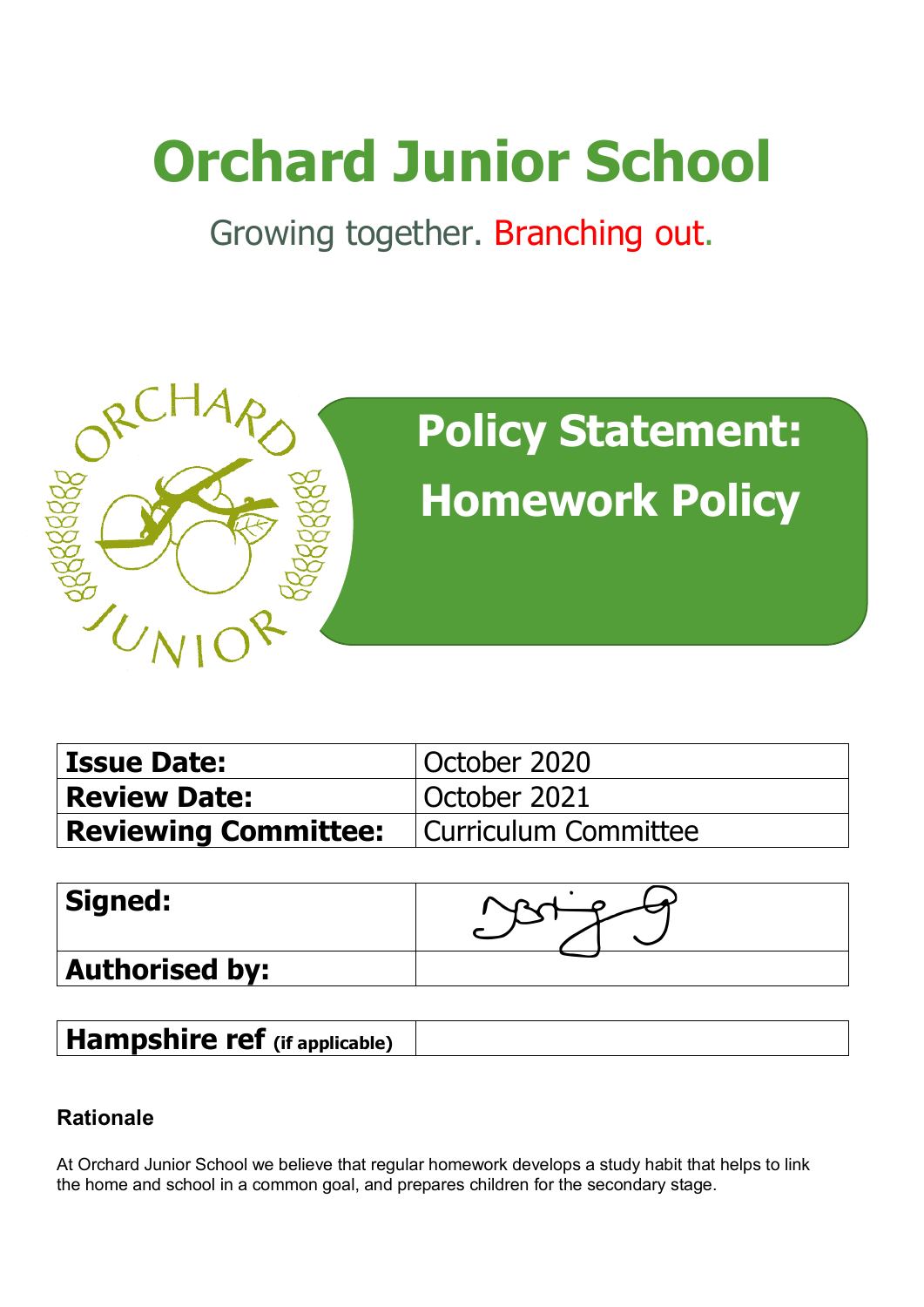### **Definition**

Homework is seen as any task, which is completed by the children out of lesson time, either on their own or with parents/ carers.

#### **Aims**

We aim that homework:-

- will be meaningful
- supports and reinforces class work
- engages independent working
- is consistent across year groups
- given to older children will gradually increase in itsdemands
- will be differentiated to take account of individualneeds

At Orchard Junior School homework will support literacy and maths work completed in class as well as support preparation for secondary school.

#### **Organisation**

We recognise that children are involved in activities outside school, which are purposeful and enhance their social development and well-being; for example, after school sports, swimming, clubs of many kinds, Brownies, Cub Scouts, Book Club.

Taking these valuable activities into account homework at Orchard Junior School will focus on the basics and only consist of weekly spellings, times tables and reading at least 3 times a week. All year groups will run on a weekly cycle of spelling and times table tests.

Reading records will be checked on a weekly basis in class. Children need to bring their reading record book into school each day as this is where the teacher records the guided reading lesson.

#### **Expectations**

• It is expected that reading will be recorded in the reading record. We acknowledge that, as the children become more confident in reading, they will not read to adults as regularly. However, we do expect that a parent initials the reading as a sign that this aspect of the homework has been completed

Due to Covid-19 no physical reading records will be sent home with the children. Alternative ways of recording a pupil's reading are being considered.

- Spelling records will be provided to help homework. These will not be routinely checked by the teacher unless a child is struggling with their spelling tests
- All children will have a weekly times table test.
- Additional homework may be set in year 6 during the lead up to SAT's to support the children's learning.
- The following table displays the minimum expectations for each of the year groups times tables. This is taken from the National Curriculum.